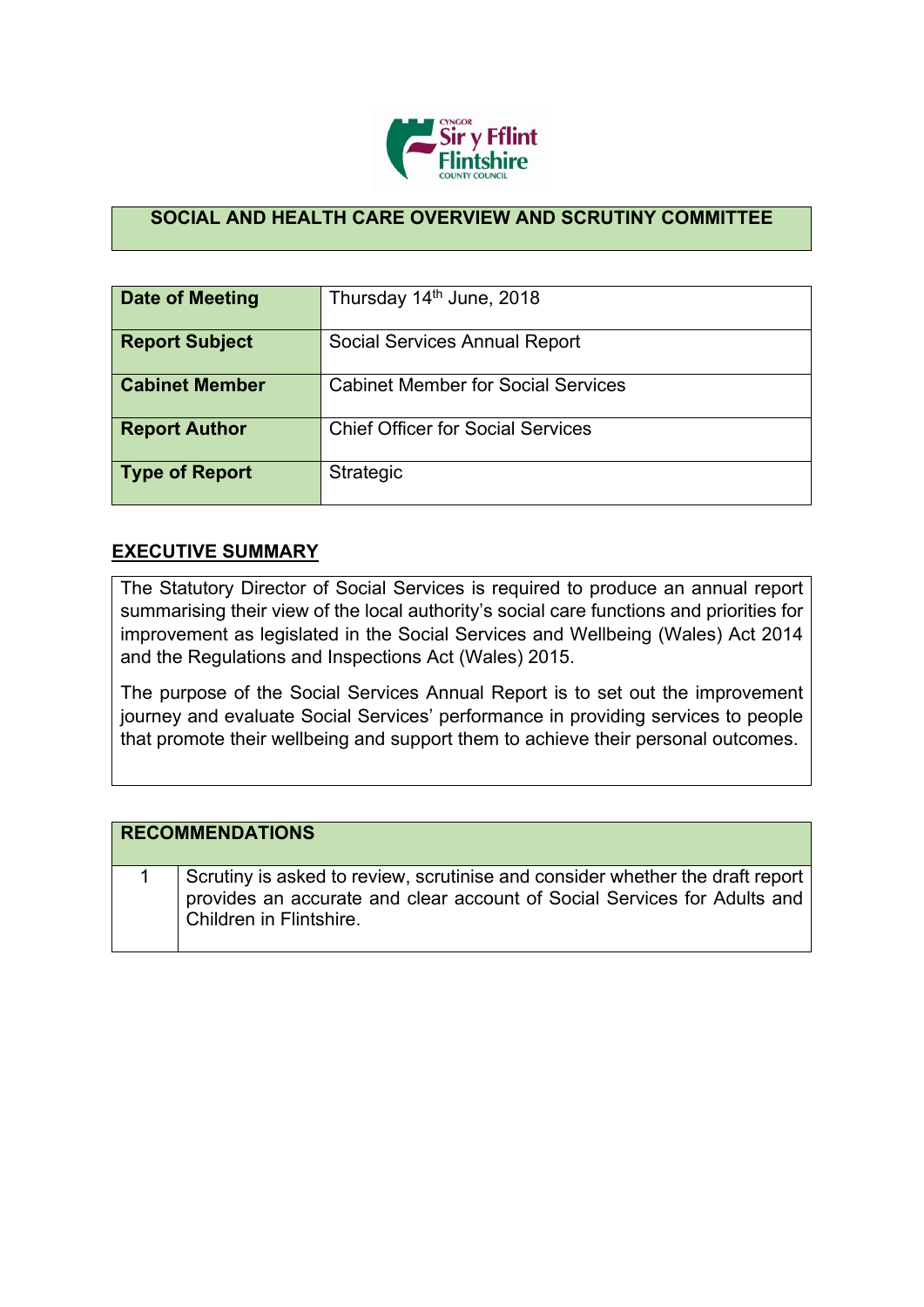## **REPORT DETAILS**

| 1.00 | <b>EXPLAINING THE SOCIAL SERVICES DIRECTOR'S ANNUAL REPORT</b>                                                                                                                                                                                                                                                                                                                                                                                                                                                                                                                                                                                                                                                                                                                                                                                                                                                                                               |
|------|--------------------------------------------------------------------------------------------------------------------------------------------------------------------------------------------------------------------------------------------------------------------------------------------------------------------------------------------------------------------------------------------------------------------------------------------------------------------------------------------------------------------------------------------------------------------------------------------------------------------------------------------------------------------------------------------------------------------------------------------------------------------------------------------------------------------------------------------------------------------------------------------------------------------------------------------------------------|
| 1.01 | This is the second year of a new format for the Social Services Annual<br>Report which is prepared under the requirements of the Social Services and<br>Well-being (Wales) Act 2014 and the Regulation and Inspection of Social<br>Care (Wales) Act 2016 (RISCA).                                                                                                                                                                                                                                                                                                                                                                                                                                                                                                                                                                                                                                                                                            |
| 1.02 | The new format is closely aligned to the National Outcomes Framework and<br>demonstrates our performance in meeting the wellbeing outcomes of the<br>people of Flintshire.                                                                                                                                                                                                                                                                                                                                                                                                                                                                                                                                                                                                                                                                                                                                                                                   |
| 1.03 | All improvement priorities set sit under one of the six National Quality<br>Standards (NQS) and everyone's personal wellbeing outcomes will relate to<br>one of these, they are:<br>NQS 1<br>Working with people to define & co-produce personal well-<br>being outcomes that people wish to achieve<br>NQS 2<br>Working with people and partners to protect and promote<br>people's physical and mental health and emotional well-being<br>NQS3<br>Taking steps to protect and safeguard people from abuse,<br>neglect or harm<br>NQS <sub>4</sub><br>Encouraging and supporting people to learn, develop and<br>participate in society<br>NQS <sub>5</sub><br>Supporting people to safely develop and maintain healthy<br>domestic, family and personal relationships<br>NQS <sub>6</sub><br>Working with and supporting people to achieve greater<br>economic well-being, have a social life and live in suitable<br>accommodation that meets their needs |
| 1.04 | The draft Social Services Annual Report for 2017/2018 is attached as<br>Appendix 1. The report is intended to provide the public, the regulator and<br>wider stakeholders with an honest picture of services in Flintshire and to<br>demonstrate a clear understanding of the strengths and challenges faced.                                                                                                                                                                                                                                                                                                                                                                                                                                                                                                                                                                                                                                                |
| 1.05 | The report will form an integral part of Care Inspectorate Wales' (CIW)<br>performance evaluation of Flintshire Social Services. The evaluation also<br>informs the Wales Audit Office's assessment of Flintshire County Council<br>as part of the annual improvement report.                                                                                                                                                                                                                                                                                                                                                                                                                                                                                                                                                                                                                                                                                |
| 1.06 | The Social Services Annual Report has been prepared following an in-depth<br>review of current performance by the Social Services Senior Management<br>Team, Service Managers and Performance Officers. The improvement<br>priorities contained within the report are aligned to the priorities contained<br>within our Portfolio Business Plan, the Council's Improvement Plan and<br>associated efficiency plans.                                                                                                                                                                                                                                                                                                                                                                                                                                                                                                                                          |
| 1.07 | Members of the Committee have been given a prior opportunity to provide<br>comments and feedback on the draft report which has shaped the key<br>messages and priorities contained within this final draft.                                                                                                                                                                                                                                                                                                                                                                                                                                                                                                                                                                                                                                                                                                                                                  |
| 1.08 | The style of the 2016/17 report will be adopted again this year, and the                                                                                                                                                                                                                                                                                                                                                                                                                                                                                                                                                                                                                                                                                                                                                                                                                                                                                     |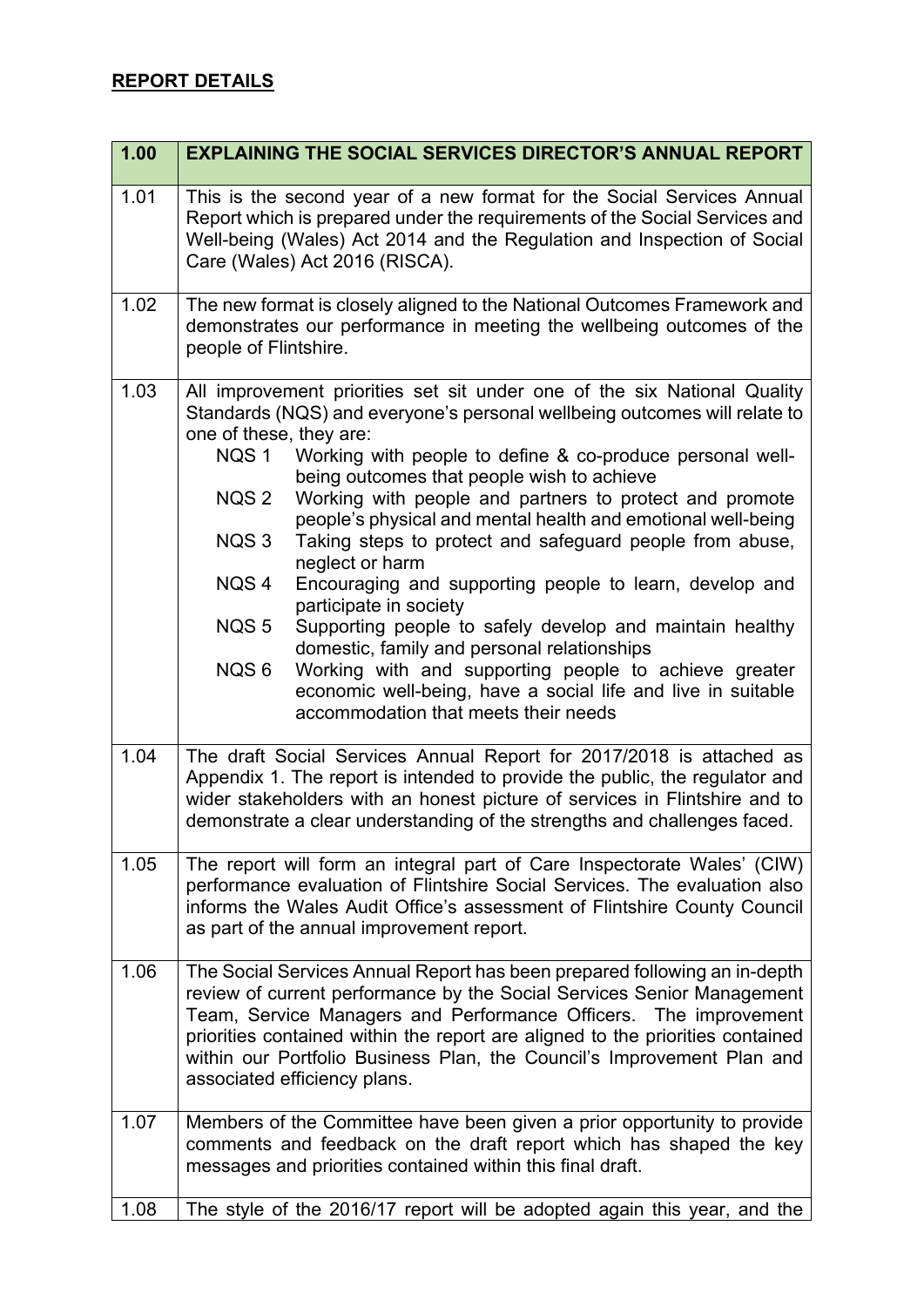|      | report will be produced in an electronic friendly style by Double Click. The<br>report will also be translated into Welsh and be made available on the<br>Flintshire website by the 31 <sup>st</sup> July, 2018.                                                                                                                                                                                                                                                                                                                                                                                                                                                                                                                                                                                                                                                                                                                                                                                                                                                                                                                                                                                                                                                                                                                                                                                                                                                       |
|------|------------------------------------------------------------------------------------------------------------------------------------------------------------------------------------------------------------------------------------------------------------------------------------------------------------------------------------------------------------------------------------------------------------------------------------------------------------------------------------------------------------------------------------------------------------------------------------------------------------------------------------------------------------------------------------------------------------------------------------------------------------------------------------------------------------------------------------------------------------------------------------------------------------------------------------------------------------------------------------------------------------------------------------------------------------------------------------------------------------------------------------------------------------------------------------------------------------------------------------------------------------------------------------------------------------------------------------------------------------------------------------------------------------------------------------------------------------------------|
| 1.09 | During 2017/18 we have been streamlining services and achieving the<br>best outcomes within the budget constraints that we as a Council have to<br>work to. Processes and service delivery methods have been reviewed to<br>ensure they are as efficient and effective as possible, whilst continuing to<br>deliver good quality outcomes and support to the people of Flintshire. An<br>example of this is the new partnership with HFT for the provision of<br>learning disability day services and work opportunities.                                                                                                                                                                                                                                                                                                                                                                                                                                                                                                                                                                                                                                                                                                                                                                                                                                                                                                                                              |
| 1.10 | The draft Annual Report also outlines the improvement priorities identified<br>for 2018/2019 which includes:                                                                                                                                                                                                                                                                                                                                                                                                                                                                                                                                                                                                                                                                                                                                                                                                                                                                                                                                                                                                                                                                                                                                                                                                                                                                                                                                                           |
|      | • Continue with our work to prepare for the implementation of RISCA.<br>Make the information on our website more meaningful for individuals<br>$\bullet$<br>to help them find the right information to support their well-being.<br>Improve the emotional well-being and mental health of care leavers,<br>$\bullet$<br>including a commitment to helping them be ready for work.<br>Recommission an integrated disability community support service<br>$\bullet$<br>with the community sector.<br>Implement the recommendations within the Carers Strategy.<br>$\bullet$<br>Holding events to share the learning from reviews with frontline<br>$\bullet$<br>practitioners and managers.<br>To review and improve the current out of county offer within both<br>$\bullet$<br>adults and children's services. To review commissioning and<br>purchasing processes including direct payments, spot purchases,<br>frameworks and contracts.<br>To improve employment opportunities for care leavers.<br>$\bullet$<br>Focus on by taking a family based approach to our practice and using<br>trauma informed practice to build resilience in families<br>Continue with our work for the Flint and Holywell Extra Care projects.<br>Work to develop the new Glanrafon day service will continue, with<br>the build currently being planned and a completion date of May '19.<br>Develop proposals for the expansion of the Council owned<br>Marleyfield House Care Home. |

| 2.00 | <b>RESOURCE IMPLICATIONS</b>                                                                                                                                                                                                                                                                                                                                 |
|------|--------------------------------------------------------------------------------------------------------------------------------------------------------------------------------------------------------------------------------------------------------------------------------------------------------------------------------------------------------------|
| 2.01 | The priorities identified within the report are aimed at delivering service<br>improvements, improving outcomes and meeting local needs within the<br>context of achieving challenging financial efficiencies and value for money.<br>The improvement priorities contained within the report have been identified<br>for delivery within existing resources. |